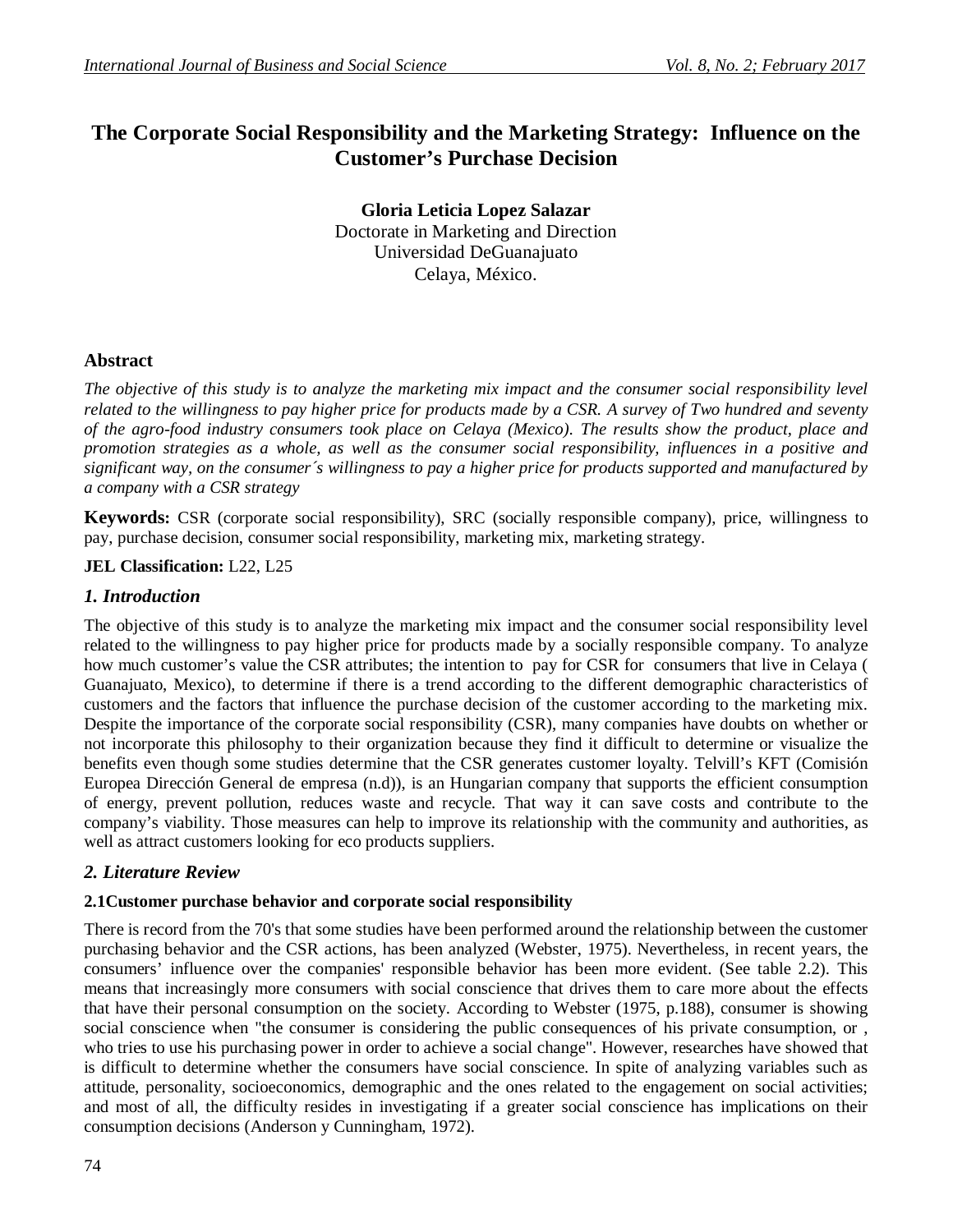According to Mohr, Webb and Harris (2001), it is important the consumer has all the information and knowledge about the responsible behavior of a company so they be able to include, in their decision making process, the social responsibility factor. Nevertheless, many researchers focused on the purchasing decision and the CSR analysis. On the Cone/Roper Cause Related Trends Report (1999, cited in Mohr, Webb y Harris, 2001) the researchers found that the companies responsible behavior generates a positive image for them, which have derive in changes on the customer purchasing behavior, fact that might lead to a brand or store change.

Kohun, Bhattacharya y Sen (2009) carried out a research that reveals the indirect effects of the CSR over the customer, via the employee behavior, where evidence shows that customers responds positively towards the activities of a social responsible company under the right circumstances. The main implication of this research is that CSR has the potential to reduce costs, appeal and keep talented workforce as well as motivating to employees to improve customer satisfaction. That is to say, the employees are one of the key elements of the CSR by delivering and communicating the company' values towards customers.

Another study that analyzes the relationships with customers carried out by Lacey y Kennett-Hensel (2010), who investigated the connections between customer's perception related to the CSR performance of an NBA team, and their relationship strength with that organization. The findings show how a company, engaged with CSR initiatives, is capable to build trust bonds and commitment with the customers by shaping desirable behaviors on the customer. Their findings provide solid evidence about the importance of commitment with customers in three main results; specifically, the customer's commitment level has a positive effect in: 1) purchasing behavior; 2) mouth to mouth communication; and 3) company's performance.

In the other hand, Barone, Miyazaki & Taylor(2000) yield different results in comparison with the majority of other similar researches by showing that, when companies provide a high quality service, customers compensates any little irresponsible behavior, in essence, a compensatory process is generated from the customers. Vlachos, Tsamakos, Vrechopoulos y Avramidis (2008) argue that customers evaluate company's responsible behavior mainly through their performance addressed to their customers, that is to say, if a company does not offer a quality product or service , the customer perception is negative towards the company claiming to be Socially responsible.

In this order of ideas, Luo y Bhattachary (2006) refer that CSR initiatives constitute a key element of the corporate identity, which can induce to customers to identify with it, developing a sense of connection with it. They also found that customers probably obtain a better value perception and consequently, a greater satisfaction of a product made by a Socially Responsible Company, by adding value through its support to social matters. The conclusion of their research is that CSR decreases the market return when companies lack of innovation.

According to some studies carried out in other countries, there is no clear measurement about the willingness to pay for socially responsible goods or services by the consumers. Based on the field research carried out by Fernandez y Merino (2005) on the consumers' perception, they suggests, the willingness to pay for socially responsible corporate action is positive.

On 2008, Bigne y Curras contrasted a model comparing the influence of the social responsibility image and the brand corporate ability over the buying intention of the consumer through his identification with the company. Based on this, they concluded that while the social responsibility image do influence the buying intention through the identification with the brand, the corporate ability image influence directly and positively the purchase behavior without the need of that mediation.

Kreng & May-yao (2011) carry out a study related to the CSR and its relation cause-effect between consumers, corporate strategies and public policies. Engel, Blackwell and Miniard (1995, quoted by Kreng & May-yao, 2011) suggest there are two factors that influence on the consumer's purchasing decision-making: individual factors and the "halo" effect. The individual factors refer to economic resources, knowledge, attitudes towards products, motivations, personality, values and consumers' lifestyle. The "halo" effect is an important factor influencing consumer decision making, in essence, if the consumer believes that one attribute of an object , is positive, then the rest of the attributes will be perceived positive as well. Consumers will have a good impression of a corporation only if it has made efforts to organize socially responsible activities, because that way the customers will assume that, if the company has higher moral standards than the competitors do, then its products perceived as higher quality.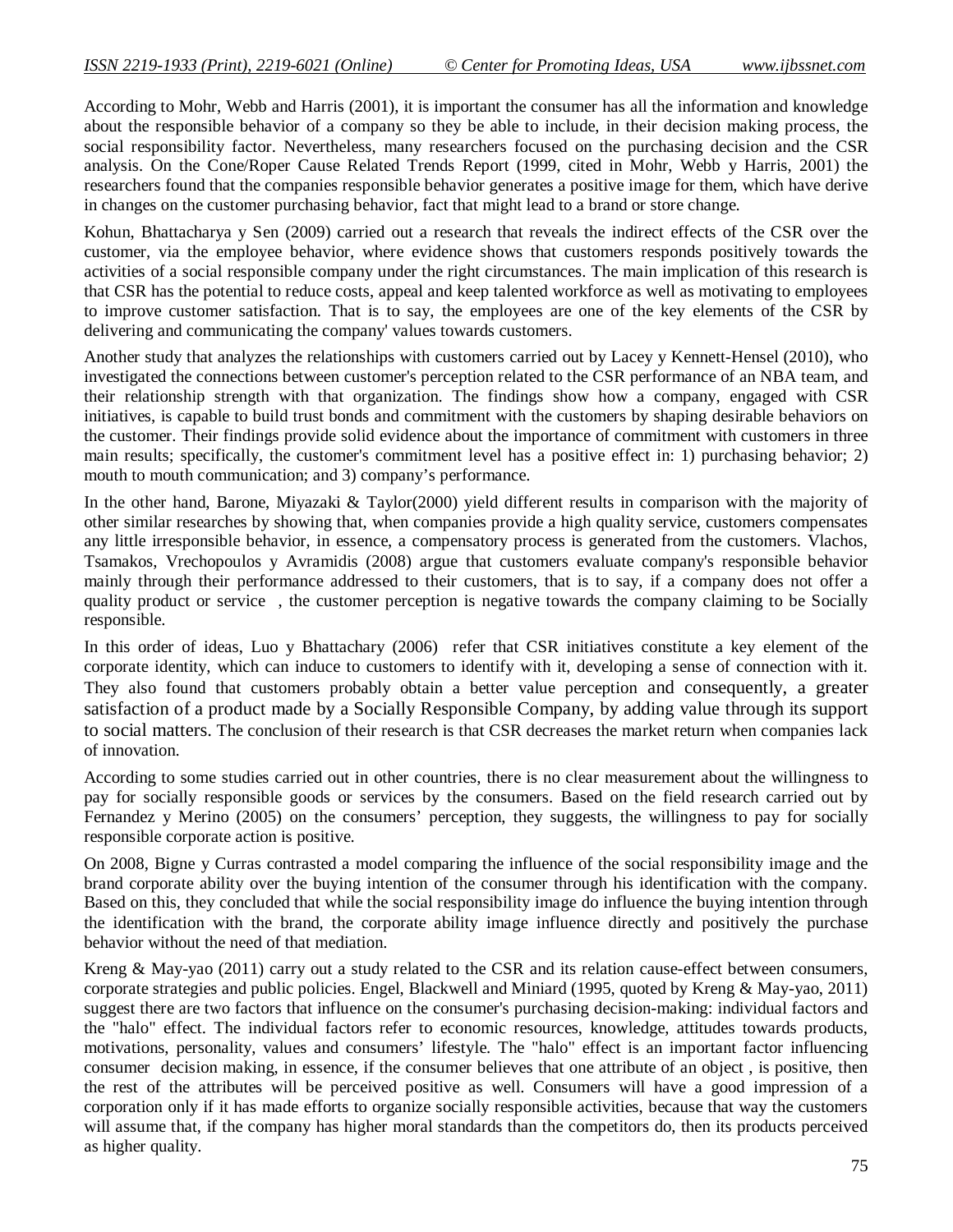Fernandez & Merino (2005) carry out a study regarding the perception of the Spanish consumers, trying to figure out if there is willingness to pay for CSR or not. They found that 89% of the total sample is willing to substitute an ethic product, for another one only if it has the same features and the price remains the same. On the contrary, if the price of the ethic product were superior, only 65% would accept to pay higher price.

## **2.2 Marketing mix**

According to Kerin & Peterson (2007), typically a marketing mix comprises controllable activities for the organization. These includes product type, service, or offer idea (product strategy), the method to communicate and distribute the offer to buyers (communication strategy & channel strategy), and the amount buyers will pay for the offer (price strategy). The proper marketing mix for a specific product or service depends on covering successfully the target market requirements; the marketing mix accuracy relies on the market you are serving. To carry out a successful implementation requires to really understanding the market, environment forces, and organizational capacity and marketing mix activities. When formulating a marketing mix, there are main decisions to make in relation to what a company offers. If does not have that something that satisfies target market wishes and needs, there will be nothing to price on, distribute or communicate. All that, with the purpose of bringing earnings to the business and companies' profitability will depend on the products and services offer as well as the brand strength.

According to Lovelock & Wirtz (2009:630), there is a communication market mix, which is explained as a complex and complete set of communication tools , the ones available for dealers, including publicity, sales promotion, events, Public relations, advertising, direct marketing and personal sales.

### **2.2.1 Product**

The strategy for product development refers to the tactic product-market by which a company creates goods or services to offer to existing markets through product innovation, size modification, and quality or product line extensions and how to achieve all of that.

The proper analysis of the product-service mix engages two inter-related tasks. First, the manager must evaluate performance of the goods and services offered to relevant markets. Second, the manager must estimate the product financial value or service the company is offering.

Based on Kotler & Armstrong (2007:282) the product is the detailed versions of the idea of a new product, expressed in terms, consumer understands. The concept of product is when consumers prefer quality products, better performance, and better innovative features, so, as a result, the organization's marketing strategy should be to focus its energy in improving its products continuously (Kotler & Armstrong, 2007: 9)

Kotler and Armstrong (2007) classify the product in several levels. There are consumption products, which refers to good and services a final consumer buys for personal use and these includes convenient products, purchasing products, of specialty and not wanted. Clarifying these classifications, convenience products are the ones that are purchased frequently, immediate and with minimum comparison and buying effort. Purchasing engage a customer comparison related to quality, style, price and competence. In the other hand, specialty products are the ones with unique features or brand recognition, by which a considerable group of buyers is willing to make the effort to materialize the special purchase. Regarding the not wanted products, in general, those are the ones not known, or simply the offering is not appealing neither the option to buy it.

### **2.2.2 Price**

Kotler & Armstrong (2007) define price as the amount of money collected in order to acquire a product or service; or the sum of values consumer gives in exchange of the benefits of having or using the good or service.

According to Kerin & Peterson (2007), to determine a price is one of the most crucial decisions to make within the functions as marketing manager. pricing decisions determine the kind of customers and competitors to appeal.in the same way, a simple error on the price setting can void effectively another activities relates to the marketing mix. Seldom, the price is the center of the marketing strategy, since this marketing mix activity is the easiest to imitate from the competitor side. An important concept used in order to show the nature of the pricequantity relationship is that of price elasticity of demand. This refers to the measure of the relative responsiveness of the quantity of a product or service demanded to a change in the price of that product or service. This relationship expressed as follows: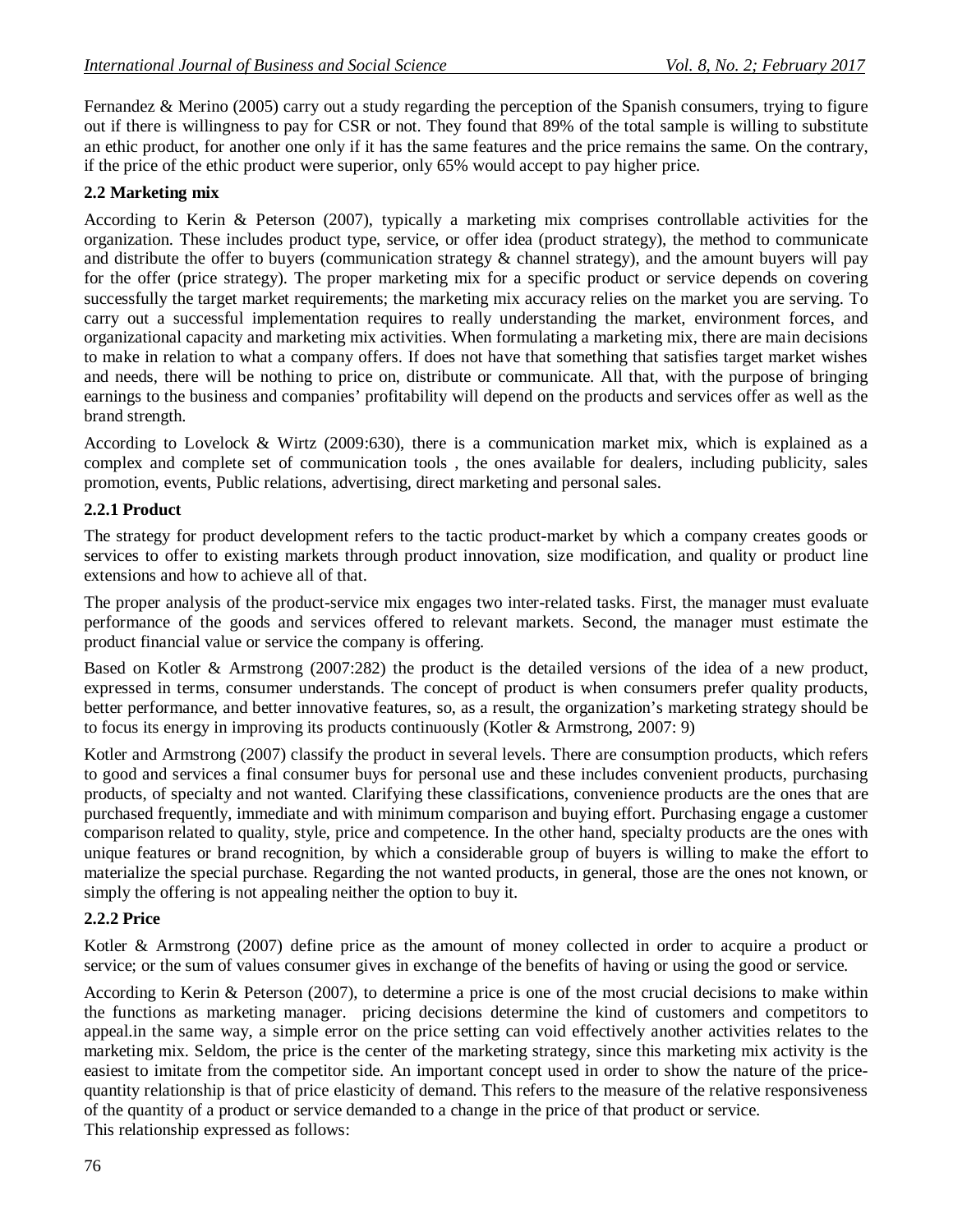E= percentage change in quantity demanded percentage change in price

#### **2.2.3 Promotion**

Regarding the total mix of marketing communications related to a campaign, Kotler & Armstrong (2007) establish that, this promotional mix, defined by a specific mix of advertising such as, sales promotion, public relations, personal sales and direct marketing tools a company uses in order to achieve advertising and marketing goals.Kerin and Peterson (2007) explain marketing communication as the process by which the information about the company and the goods and services offered, spreads over selected markets. Due to the role communications play is important to facilitate a mutually beneficial exchange between a company and prospect buyers. The communication objective is not only to induce the first purchase, but also to achieve an after-sale satisfaction, so the probability of the sale to occur again, increases. Even when the potential buyers have an urgent need, no exchange will occur without the communication, a matter needed to inform the buyers the goods availability, unique benefits and where and how to buy them.

One of the communication decisions more subjective is to define how the potential buyers will be informed. Even when the research can help to develop the message, there are no available message strategy guaranteed for all the goods and services offered markets and companies. Each individual situation must determine if the message should be rigid, humorous or informative, and whichever the chosen message be, its outcome should be desirable for those that directed to, exclusive and unique for that good or service believable in terms of the benefits exposed for those offerings. This also includes promotional activities in which the company focuses the efforts on its product line. (Kerin y Peterson, 2007).

Formulate an integral strategy of marketing communications requires six important decisions:

1) To identify the target market information requirements while they pass through the purchase process

2) Define the objectives the communication strategy must achieve

3) To determine how communication mix activities combine in order to transmit information to the target market

4) To prepare a budget for the communication used to reach target market

5) To measure and organize the communication, and

6) To evaluate the communication process in terms of effectiveness and the way to control it. Kerin & Peterson (2007) explain that, the established objectives for the communication programs, in general, will depend on the strategies on the offerings to the markets, as well as the product or service lifecycle stage. The communication objectives will vary depending on the chosen strategy and its market penetration, market or product development.

### **2.2.4 Plaza**

According to Kotler and Armstrong (2007), only a few producer sells their merchandise directly to their final users, the majority uses brokers in order to move their goods or services to make them available to the market. The producers are looking to design a distribution channel, which is made of a set of independent organizations that actively participate on the process of making available a product or service to the consumer. In regards of the company's channel decisions, these influence directly in any other marketing decision. The task is to determine the prices; this depends on the agreements they have with national discount chain stores, if it uses high quality specialty stores, online sales platform to get directly to the consumer. In the other hand, the company's sales force and their communication decisions depends on the persuasion level, training, motivation and the support the shareholders demand from the channel.

The marketing channels play an integral role on the company's marketing strategies. A marketing channel refers to people and organizations engaged in the process to make products or services available for the consumer's consumption or industrial use. The channels not only connect the producer to the buyer, it is just that provide means through which the company implements its marketing strategy and determine if the company actually reached the target market. The dealer's channel or intermediaries' ability and willingness to close sales deals, advertising and promotional activities (Kerin & Peterson, 2007) defines the communication strategy effectiveness. The target market coverage is an important piece in regards of distribution channels and the chosen place. Getting the best coverage requires attention and density from the dealers in order to accomplish a retail distribution.

There are three distribution density levels: intensive, exclusive and selective. The intensive distribution retail level is when a manager tries to distribute brand products through the largest number of sales point as possible.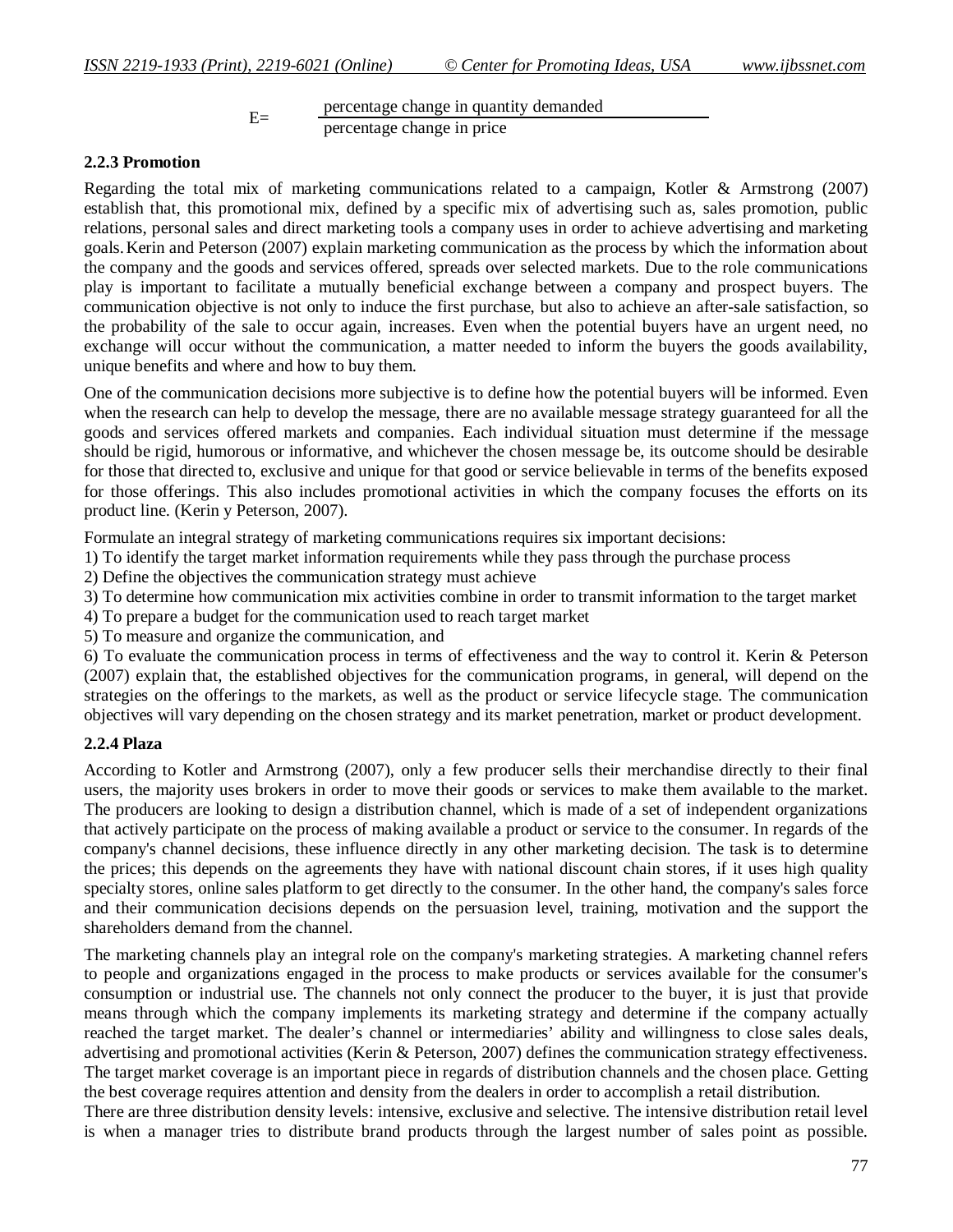Manufacturers should be signing exclusive distribution, a special contract and exclusivity agreements by the. Finally, the selective distribution is the strategy where the manufacturer chooses a few retail sales point in a specific area in order to carry out its offering. (Kerin and Peterson, 2007).

Finally, Kotler and Armstrong (2007) stated that an effective marketing program combines all the marketing mix elements within a coordinated program designed to achieve the marketing objectives of the company, by delivering value to consumers. The marketing mix constitute a set of tactic tools of the company in order to establish a strong positioning within then target markets. In addition, the positioning on the market means to achieve a product occupies a clear place, distinctive and desirable in comparison with the competitors' offering, in the target consumers mind.

In relation to the above, the following research hypotheses are proposed:

**H1:** The marketing mix influence in a positive and significant way on the customer's willingness to pay higher price for products offered by a SRC

**H1a:** Promotion decisions influence in a positive and significant way on the customer's willingness to pay higher price for products offered by a SRC

**H1b:** Product decisions influence in a positive and significant way on the customer's willingness to pay higher price for products offered by a SRC.

**H1c:** Place decisions influence in a positive and significant way on the customer's willingness to pay higher price for products offered by a SRC

**H2:** The marketing mix and the consumer's CSR level influence in a positive and significant way on the customer's willingness to pay higher price for products offered by a SRC

Since several authors (Hazlina y Sett, 2010; Burgess y Tharenou, 2002) propose that female gender tends to be more supportive regarding philanthropic actions and also, they are more susceptible to value the socially responsible action from a company, The following hypothesis is proposed:

**H3:** There are gender differences regarding the customer's willingness to pay higher price for products supported and manufactured by a SRC

### *3. Methodology*

The current research has quantitative perspective, which design is neither experimental nor transversal, with an explicative scope. The sample comprises 270 consumers of food products from Celaya town in Mexico, those who are part of the economically active population. The sample calculation was random and stratified.

Table 1 displays the sample specifics. The outstanding socioeconomic level is the middle class and medium-low. The majority of the consumers are working and only a third part are homemakers. The education level is very low, since only one quarter of the sample holds a diploma for a greater level than junior-high school.

The instrument designed suggests 75 questions under Likert scale, which options goes from totally agree and totally disagree. In order to determine the reliability of the instrument's internal consistency, for this purpose was used Cronbach alpha, obtaining a 0.888 considering all variables. On table 2 shows the coefficients for each one of those. Statistic software SPPS version 19was used in order to analyze the data

The variable measurement presented on table 3, where the dimensions for each one are specified, as well as their definitions.

### *4. Results*

The descriptive data analysis ( table 4) shows that marketing mix, product decisions and promotion presents a medium level; only the decision regarding the place, have a higher value over the average, which implies consumer express greater importance to channels distribution of food products. The customers' willingness to pay higher price shows a medium level, in essence, only under particular circumstances, the consumer is willing to pay a greater price. In regards of the consumer's social responsibility the outcome is also medium level, to wit, the consumer does not develop a culture of respect to the environment yet, neither towards the society, hence, they don't appreciate much the company's responsible behavior.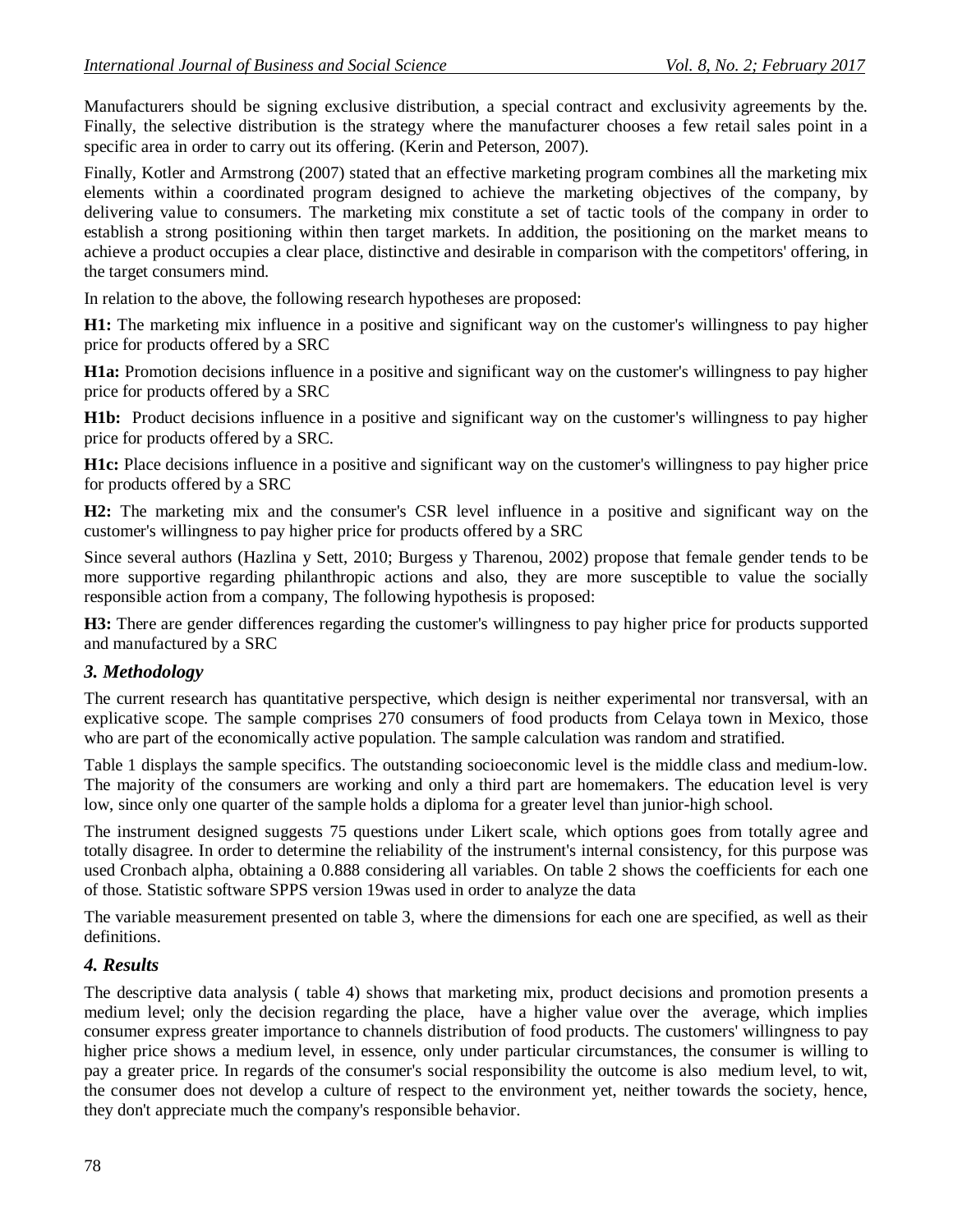The regression results are presented on table 5, the variable coefficient's', the F Statistic and R squared for both models. In the first one, the proposed independent variables considered to analyze the influence they have over the willingness to pay higher price for CSR offerings. The variables proposed explain the results showing that 96.7% variation on the predisposition to pay higher price for products manufactured by a CSR. The consumer's social responsibility, the marketing mix and the promotion, show meaningful coefficients ( $p<.01$ ). In this model, the place and product variables turned out to be not significant.

Based on gender, the second model shows, the consumers' level of RSC impact and the marketing mix around consumers' willingness to pay a higher price. Concretely both models have the same explicative capacity, 96.2 and 97.2%; in reality, for women the difference is, the marketing mix is significant, whereas for men, is not. On the contrary, for men, the product is a key element to determine his willingness to pay higher price. The marketing mix proof to be a variable that influence in a positive and significant way the buying decisions, particularly when companies behaves in a responsible way, hence, hypothesis 1 is accepted. Then strategies the company develops regarding its product, distribution and promotion to satisfy the customers' needs, executes a great influence on the consumers' willingness to pay higher price for SRC products. In this respect, first, consumer must perceive the company is offering a quality product, familiar and available, so afterwards, he can be in a position to evaluate its willingness to pay higher price for a product supported by a SRC. If the analysis efforts focuses only on the CSR communication strategies over the decision of paying higher price, those strategies generates a negative and significant impact. This implies that, when a company focuses only on advertising development, sales promotions, creation and PR set up in order to achieve the advertising goals, the consumer perceives company efforts focused on generating a sale, hence, the consumer is expecting to pay a lower price. These results were consistent on both models, which imply this perception is the same for women and men. Therefore, hypothesis 1a is not accepted.

Regarding product and place strategies, its influence on the consumer's purchasing decision related to the willingness to pay a higher price for socially responsible products, evaluated individually, both turned out not significant, hence hypotheses 1b and hypothesis 1c are not accepted. These implies that consumer must perceived an integral marketing strategy that includes actions related to its product, promotion and distribution so he is willing to pay a higher price for socially responsible products. That is to say, the consumer evaluates the company's behavior towards the customer in relation to the quality, variety, design and brand of the product. Customer also considers the availability and the way the company offers information about its products; and, once the customer determines the company has behaved in a responsible way, then he will be willing to pay a greater price for its products and services. These results area backing up Mohr, Webb y Harris (2001) findings, where they show socially responsible behavior generates changes on the purchase decision.

The consumer social responsibility is very important in order to determine its willingness to pay a higher price. When consumer cares about the environment, human rights, gender and workers, as well as the companies' ethical behavior, the value granted to the products manufactured by socially responsible companies, is greater. Therefore, they are willing to pay a higher price for the same product. Based on the previous, hypothesis 2 is accepted. These results are similar to the ones found by Swaen & Chumpitaz (2008), who determine that consumer tends to buy products supported and manufactured by SRC. In relation to gender differences on the willingness to pay a higher price for products supported and manufactured by SRC, model 2 results, show some differences, therefore hypothesis 3 is accepted. For female gender, the marketing mix, the consumer's socially responsibility and the promotion strategies determine the willingness to pay a higher price for CSR products. Just like model 1, the promotion strategies generates a negative impact. In the case of the male gender, the consumer's social responsibility, the promotion and product strategies are the ones that help to explain the consumer's decision to pay a higher price for products from a CSR. For male gender is significant to emphasize the importance of the product high quality and brand, regardless the distribution and promotion strategies the company carry out.

### *5. Conclusions*

This study objective is to analyze the marketing mix impact and the consumer social responsibility level regarding the willingness to pay a higher price for products supported and manufactured by a SRC.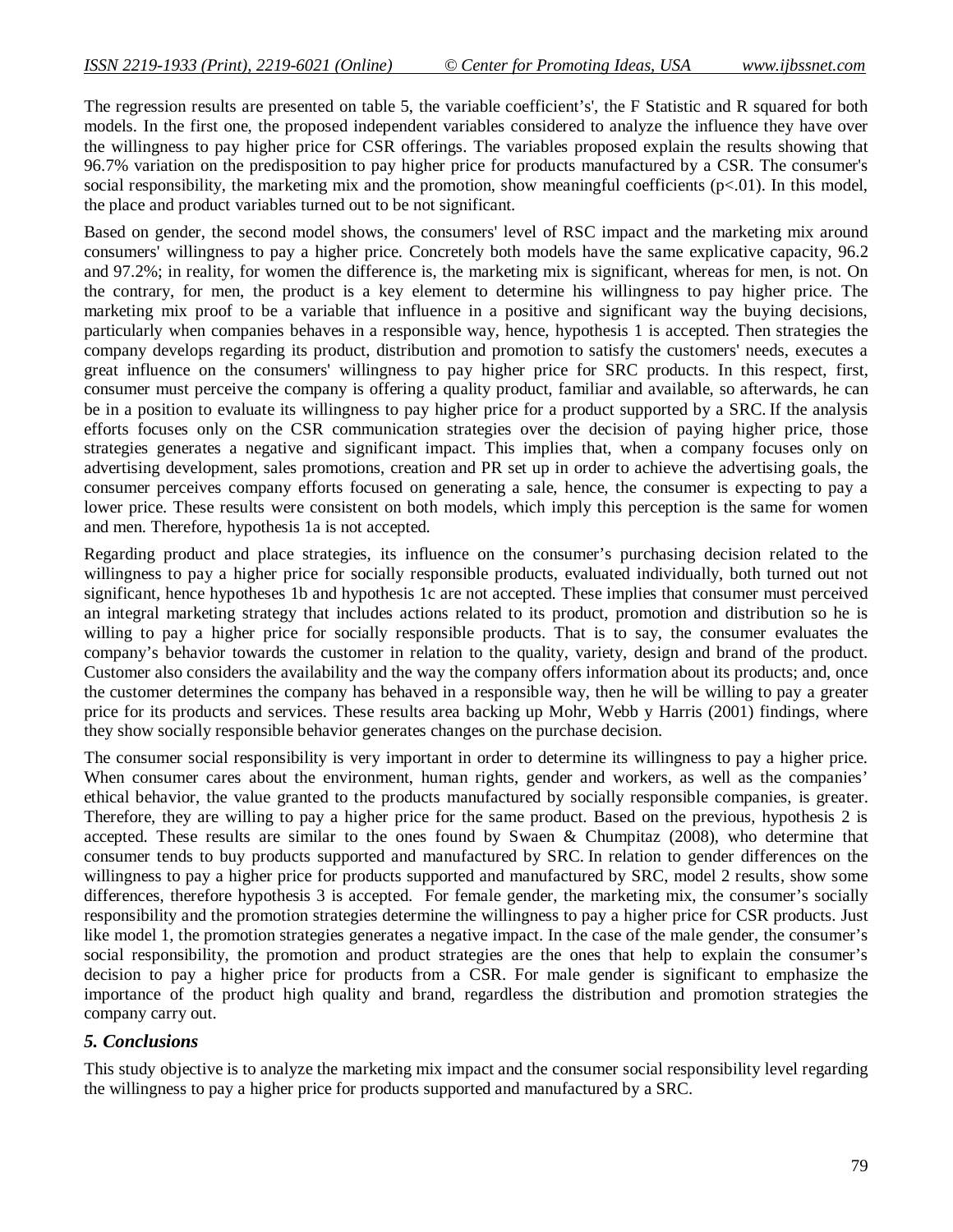The outcomes show that the implementation of product, distribution and promotion strategy, as well as the consumer's social conscience, are factors that influence on consumer´s willingness to pay a higher price for products coming from companies that show a responsible behavior. To recognize that the fact of investing in CSR is complex, since strategies interact to influence significantly consumer responses. For a company, the final objective is to generate a competitive advantage in order to be attractive for stakeholders (Vendor, customer, shareholder, government, society, employees). Achieving tangible benefits within all business areas is an advantage. To have a greater opportunity of new business in international markets, to generate stability within the organization by offering had better labor conditions. To decrease the damage risk on the image and reputation within the company because of irresponsible praxis, to select better partners and participants on the company's supply chain and to improve company's governance when increasing the transparency level and accountability of accounts to the shareholders.

From a strategic and integrated perspective, the responsible behavior must be adopted to allocate resources to CSR programs in order to achieve a superior performance on the market. In this sense, the CSRs a process altering organizational structures, relations with the workers, customers, vendors and shareholders. That is to say, it represents a total change in relation to the company and its social environment. These also imply a change in the business culture and its commitment with the community. These results help to persuade companies to analyze the feasibility of becoming social responsible companies, highlighting the advantages this implies and communicate the consumer's position in relationship to the social responsibility attributes and its relation with marketing strategies. In addition, this adaptation of social responsible measures entails global and integral benefits for society.

Future researches should focus on: a) analyzing if greater social responsibility knowledge levels are related, , in a positive way, to socially responsible purchasing behavior; b) to determine if consumers are more likely to block or avoid products coming from companies with socially irresponsible behavior; c) to study whether customer's believes about SRC are consistent with their purchasing behavior or not.

# *Tables*

| Authors                                                  | Results                                                                                                                                                     |                                                                                                                              |  |  |
|----------------------------------------------------------|-------------------------------------------------------------------------------------------------------------------------------------------------------------|------------------------------------------------------------------------------------------------------------------------------|--|--|
| <b>Stutts</b><br>Ross.<br>$(1990-$<br>Patterson<br>1991) | 49% respondents argue that the<br>company, it is the main reason for $\vert$ of a social action<br>the purchase                                             | social support carried on by a 54% respondents are influenced to try new brands as a result                                  |  |  |
| Smith<br>Alcorn<br>V<br>(1991)                           | 46% respondents change brand to<br>support companies<br>that<br>made<br>donations to non-profit organization                                                | 30% respondents buy products simply because the company<br>supports social causes.                                           |  |  |
| Dahl y Lavack (1995)                                     | Products are more attractive to the consumer depending on the donation size the company undertakes<br>to designate for each purchase.                       |                                                                                                                              |  |  |
| Berger y Cunningham<br>(1996)                            | They found no significant impact between social marketing purchasing intent or brand selection                                                              |                                                                                                                              |  |  |
| Lafferty (1996)                                          | He found no significant difference in the consumer's purchase intent when using advertising<br>campaigns promising to pledge donations to those who do not. |                                                                                                                              |  |  |
| Creyer y Ross (1997)                                     | behave in an ethical manner.                                                                                                                                | The consumer expects companies to Consumers would be willing to pay higher prices for the<br>products of an ethical company. |  |  |
| Lafferty y Goldsmith<br>(1999)                           | The corporate credibility has a positive and significant impact on advertising, the brand as well as the<br>purchase intent.                                |                                                                                                                              |  |  |
| Handelman y Arnold<br>(1999)                             | A socially irresponsible behavior modifies the traditional criteria consumer uses to select its buyers.                                                     |                                                                                                                              |  |  |

### **Table 2.2 CSR Studies and purchase decision in the 90's**

**Source: Own development based on Mohr, Webb y Harris (2001).**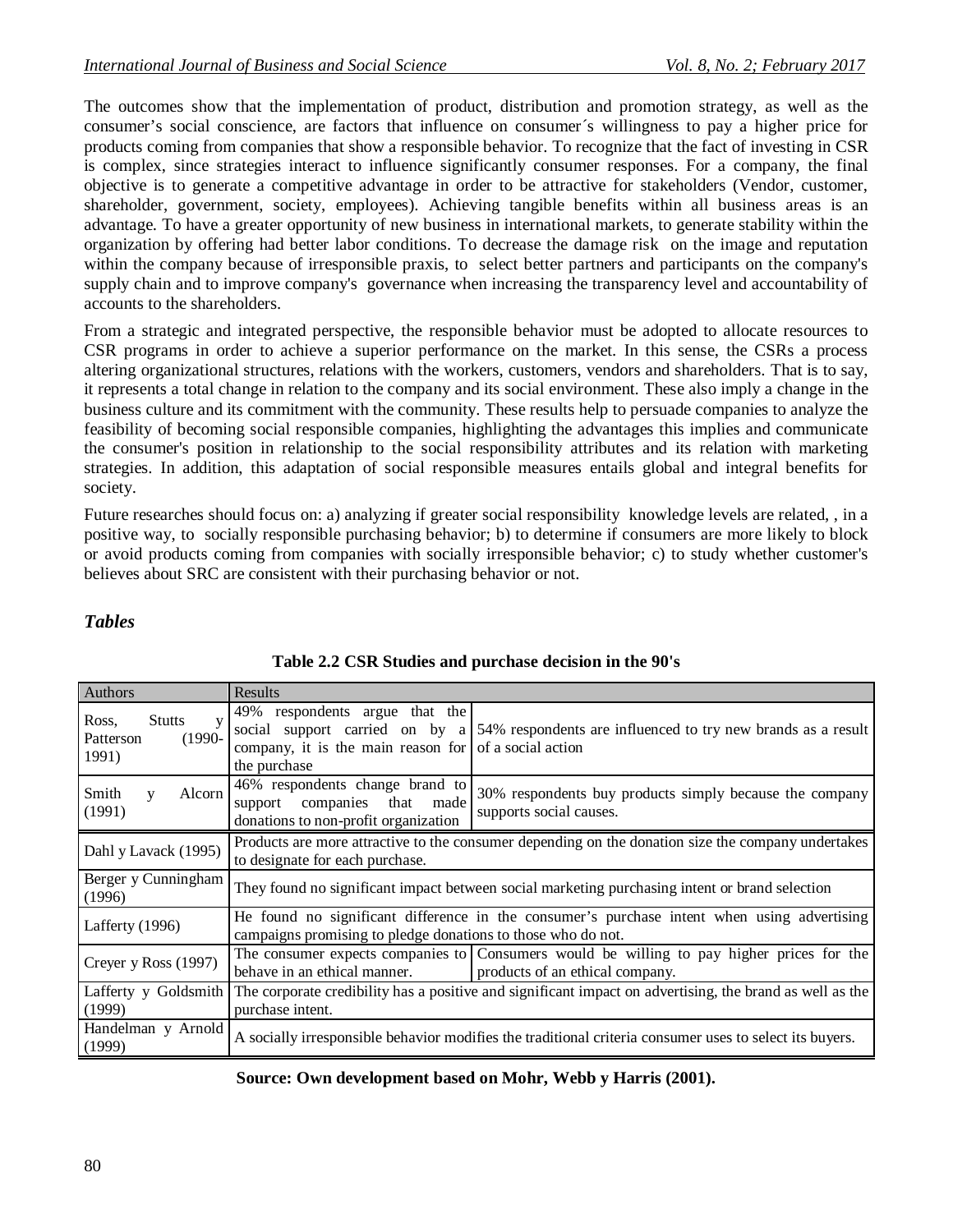| Variables               | Categories         | $\%$ |
|-------------------------|--------------------|------|
| Gender                  | Female             | 51.5 |
|                         | Male               | 48.5 |
| Socioeconomiclevel      | A/B                | 5.2  |
|                         | $C+$               | 5.6  |
|                         | C                  | 23.7 |
|                         | D+                 | 34.8 |
|                         | D                  | 23.0 |
|                         | E                  | 7.8  |
| Ocupation               | Student            | 12.6 |
|                         | Housewife          | 30.0 |
|                         | Working            | 56.3 |
|                         | Retiredorpensioner | 1.1  |
| Highesteducationallevel | Uneducated         | 8.9  |
|                         | Junior-highschool  | 1.1  |
|                         | ElementarySchool   | 63.3 |
|                         | <b>High School</b> | 15.6 |
|                         | Bachelor's degree  | 11.1 |

# **Table 1: Sample characteristics**

### **Source: Own development.**

# **Table 2: Cronbach's Alpha coefficients by variable**

| Variables                             | Cronbach's Alpha |
|---------------------------------------|------------------|
| Marketing mix                         | 0.814            |
| Product                               | 0.700            |
| Place                                 | 0.751            |
| Promotion                             | 0.687            |
| <b>Consumer Social Responsibility</b> | 0.856            |
| Willingness to pay a premium          | 0.751            |
| Total                                 | 0.888            |

#### **Source: Own data.**

# **Tabla 3. Variables Operationalization**

| <b>Variable</b>                       | <b>Dimensions</b>                                                                    | <b>Definition</b>                                                            |
|---------------------------------------|--------------------------------------------------------------------------------------|------------------------------------------------------------------------------|
| Marketing<br>mix                      | Product, place and promotion.                                                        | Strategy combination of: goods, merchandise,                                 |
| (MKT)                                 |                                                                                      | stores, location, communication and advertising.                             |
| Product (PRO)                         | Variety, quality, design, brand, container, services                                 | All the goods or services that a company                                     |
|                                       |                                                                                      | produces.                                                                    |
| Place (PLA)                           | Channels, coverage, selection, location, inventory,<br>transportation and logistics. | A proper location.                                                           |
| Promotion (PRM)                       | Advertising, sales, promotion, public relations.                                     | Something intended to advertise or bring to<br>public attention a product.   |
| Social<br>Corporate                   | Environment protection                                                               | Corporation's initiatives to assess and take                                 |
| Responsibility (CSR)                  | Human rights protection<br>$\bullet$                                                 | responsibility for the company's effects on                                  |
|                                       | Protecting worker's rights<br>٠                                                      | environmental and social wellbeing.                                          |
|                                       | Absence of child exploitation                                                        |                                                                              |
|                                       | Protecting the rights of gender, religion and race<br>٠                              |                                                                              |
|                                       | Socially responsible investments                                                     |                                                                              |
|                                       | Biodegradable products and packaging                                                 |                                                                              |
| Willingness to pay a<br>premium (PRE) | Price                                                                                | The sum of money for which anything is bought,<br>sold, or offered for sale. |

### **Source: Own data.**